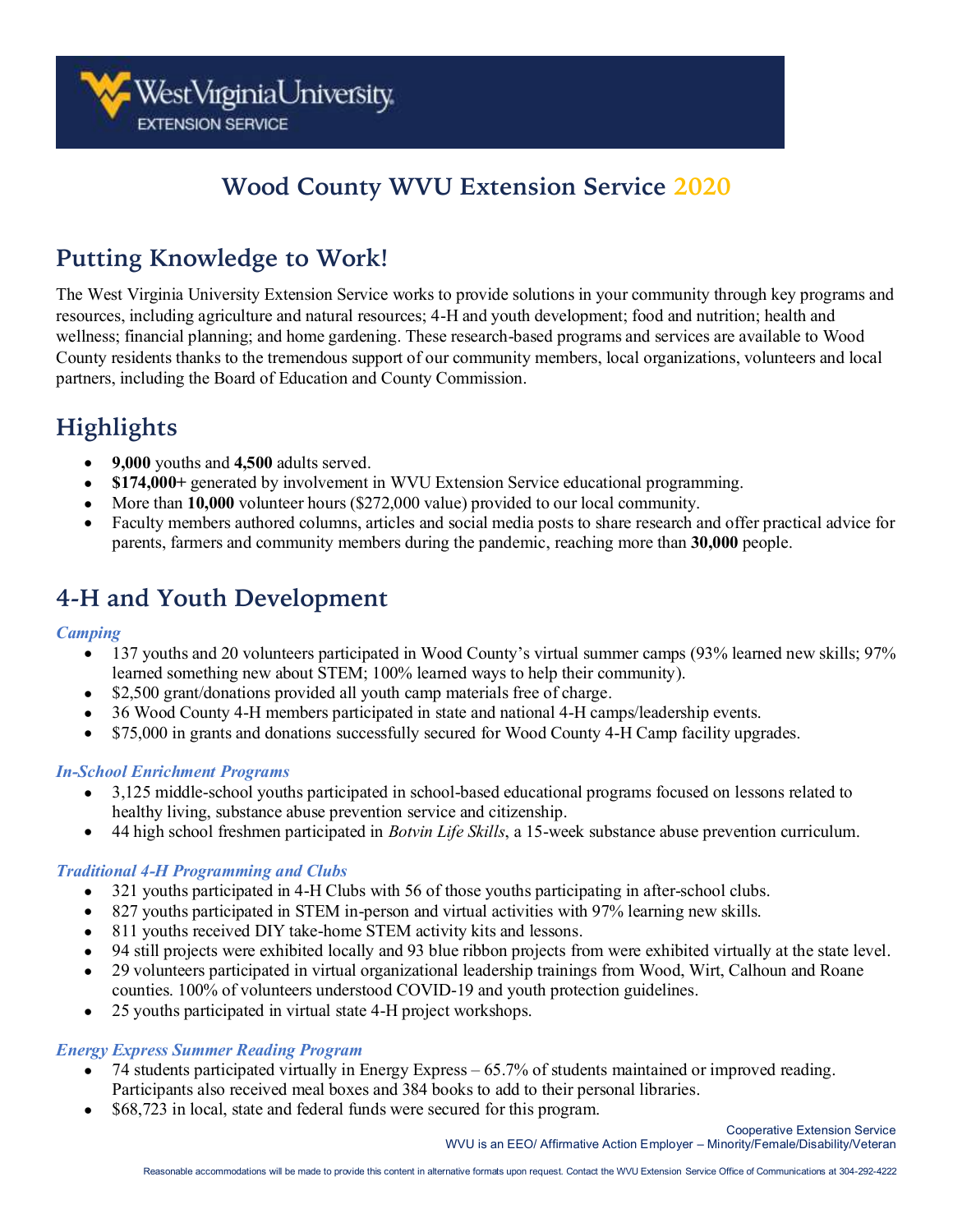WestVirginiaUniversity **EXTENSION SERVICE** 

• 17 college students earned money for college and gained valuable workforce skills.

### **Agriculture and Natural Resources**

#### *Gardening and Horticulture*

- 48 gardening enthusiasts received horticulture education at the Master Gardener Spring Webinar.
- Master Gardener Program volunteers worked 670 hours (valued at more than \$18,224) on various community projects, including the new "Heritage Gardens at the Henderson Hall" service project grew vegetables and herbs.
- "Fridays at the Library" gardening education program held at Vienna Library reached more than 116 adults with gardening knowledge. 75% reported adopting new practices as a result of these four workshops.
- "The Backyard Gardener" newspaper horticulture column connected with 26,000 people and was a Northeast Regional finalist for the 2020 National Association of County Agriculture Agents Communications award.
- "Extension AgTalk," radio program offered daily tips about farming, horticulture and commodity markets. The radio program reached nearly 6,000 people each time it aired.
- Applied Horticulture Research-Completed "WV Sweetcorn Variety Trial".

#### *Livestock, Forages, Agriculture Advocacy*

- 450 farmers, homeowners, and gardeners received unbiased, expert advice through calls, walk ins, and farm visits.
- 268 farmers and gardeners participated in Wood County Farmers' Short Course-10-week educational program in Mid-Ohio Valley area.
- WV Bull and Heifer Evaluation (Southern Bull Test) 2020 The WV Young Sire Program evaluated 73 bulls and 76 heifers at the Jack Crank Experiment Station Farm – 37 bulls and 41 heifers sold for a total of \$181,750.00.
- Certified Grassland Professional Certified Forage and Grassland Professional with the American Forage and Grassland Council (AFGC).
- Trained 58 West Virginia producers, gardeners and service providers through the Mid-Ohio Valley AgZoom program to deliver educational content for producers and pesticide applicator credits and CEUs.
- Worked with statewide state pesticide recertification program training 284 farmers, industry workers and business owners for continuing education credits.
- Secured \$3,000 grant from DuPont for Bee City U.S.A. pollinator education program in Williamstown to provide funds to assist with the creation of an educational pollinator garden.

#### *Youth Agriculture*

- 4-H members learned about keeping accurate health records as part of the Ham and Bacon Project/Sale that generated more than \$16,200 for Wood County youth.
- Trained 93 youths in quality assurance for food safety and improved care and management of animals in the Quality Assurance training. Participants showed a 26% increase in knowledge gained.

# **Family and Community Development**

#### *Health/Nutrition/Food Safety:*

- 14 adults participated in Dining with Diabetes program. Wood County piloted the first virtual program. Most reported behavior changes including increased physical activity, using the provided recipes and healthier eating.
- 18 students learned cooking techniques and healthy recipes at cooking schools held at Ohio Valley University.
- 199 students and faculty from Fairplains Elementary learned proper hand-washing techniques.
- Speed handwashing video created and shared statewide (7,000 views).